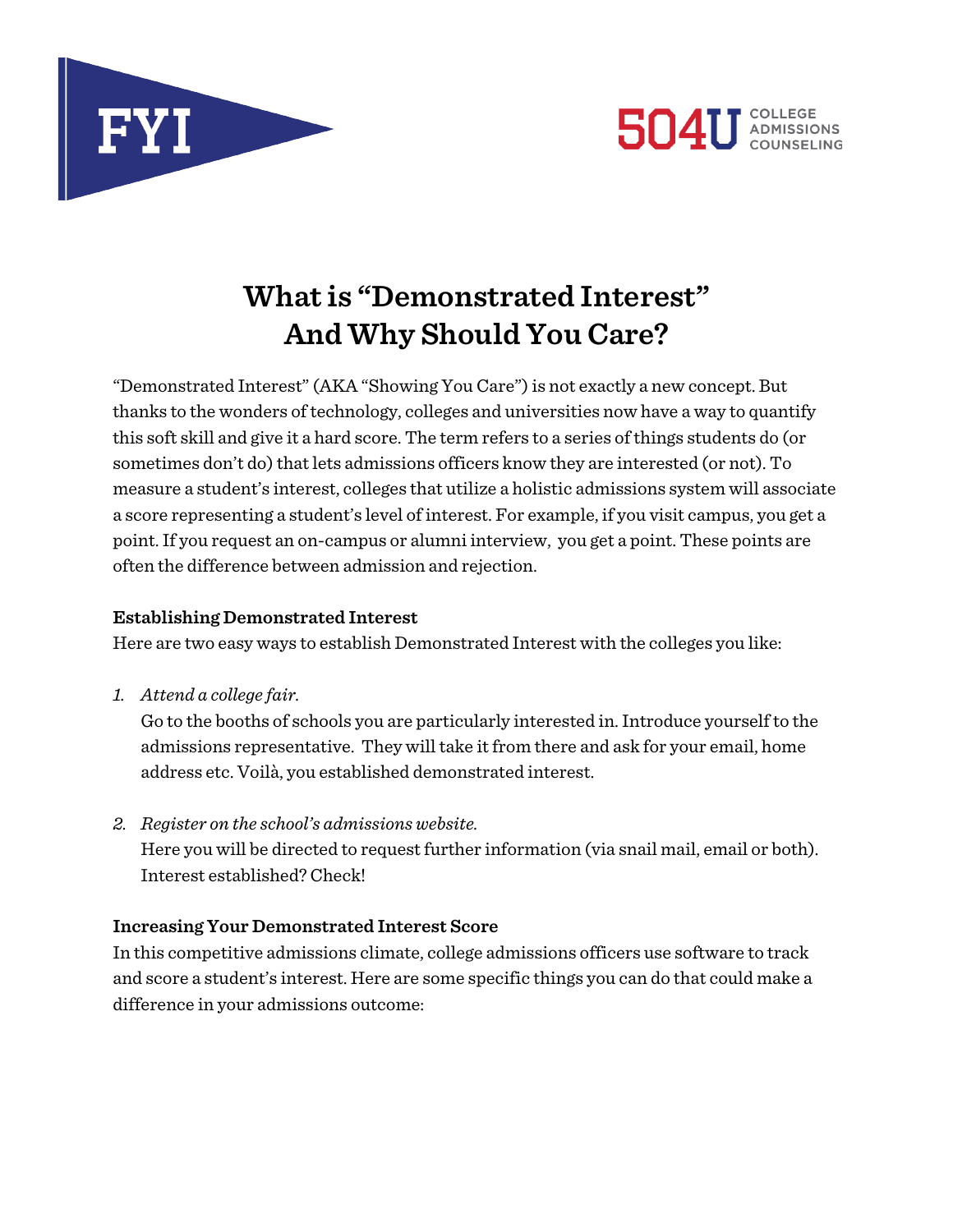#### *1. Find and contact your admissions representative.*

Most colleges have a team of admissions representatives, with each one assigned to a particular area of the country. In most cases this is the person who will gather all your data and shepherd your application through the process. Get to know them!

#### 2. *Visit the campus.*

It is particularly important to visit the campus AND to visit while students are on campus – not during spring break, winter break or Thanksgiving. Observe the workings of campus, sit in on a class, and have lunch with a student. These are all ways to show your enthusiasm. You can even request a meeting with a faculty member from your area of interest.

#### *3. Attend an Admissions Information Session while visiting campus.*

Here you will learn about academic and extracurricular areas of interest. You will learn about their particular application process and about financial aid. For extra points, wait around and introduce yourself to the admissions officer who devoted their time to tell you about their school. Be prepared with a question or two AND request a business card. If you have personal business cards with your contact info, leave one.

#### 4. *Request an on-campus, alumni, or video conference interview.*

There are lots of alternatives to the in-person interview and campus visit. Colleges understand that it's expensive to fly all over the country visiting campuses. Just be honest! Tell your admissions representative travel is difficult and you'd like to request a Skype or Alumni interview. They are happy to accommodate.

#### *5. Thank you notes!*

Always send thank you notes addressed to the admissions office. If you had a great student ambassador give you the tour, send a thank you note. If you sat in on a class or got to meet a professor, send a thank you note. Use that Admissions Rep's business card you snagged during the information session and write a thank you note.